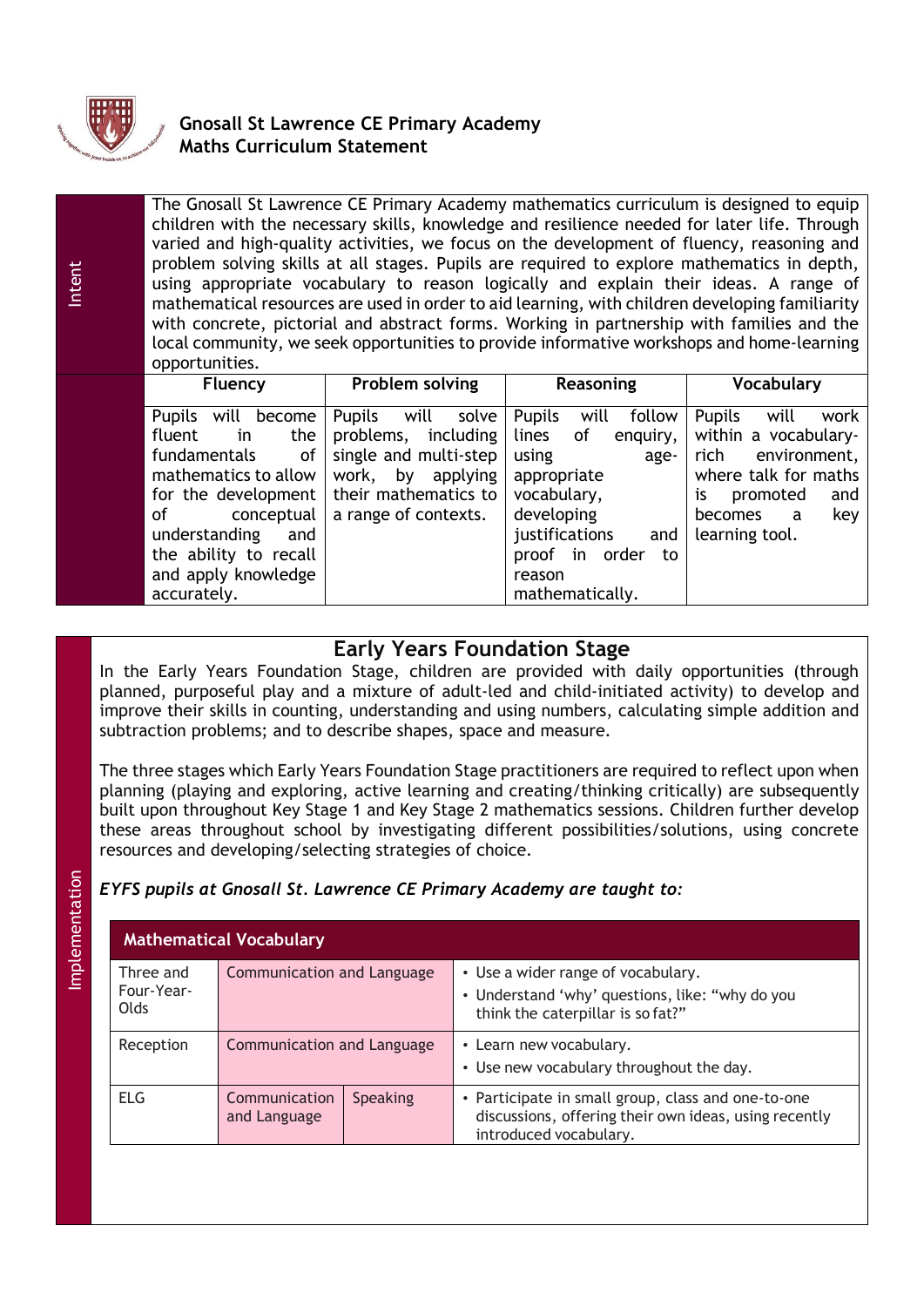| <b>Number and Place Value</b>   |                                                  |                              |                                                                                                                                                                                                                                                                                                                                        |  |  |
|---------------------------------|--------------------------------------------------|------------------------------|----------------------------------------------------------------------------------------------------------------------------------------------------------------------------------------------------------------------------------------------------------------------------------------------------------------------------------------|--|--|
| <b>Counting</b>                 |                                                  |                              |                                                                                                                                                                                                                                                                                                                                        |  |  |
| Three and<br>Four-Year-<br>Olds | <b>Mathematics</b>                               |                              | • Recite numbers past 5.<br>• Say one number name for each item in order: 1, 2,<br>3, 4, 5.<br>• Know that the last number reached when<br>counting a small set of objects tells you how<br>many there are in total ('cardinal principle').                                                                                            |  |  |
| Reception                       | <b>Mathematics</b>                               |                              | • Count objects, actions and sounds.<br>• Count beyond ten.                                                                                                                                                                                                                                                                            |  |  |
| <b>ELG</b>                      | <b>Mathematics</b>                               | Numerical<br><b>Patterns</b> | • Verbally count beyond 20, recognising the<br>pattern of the counting system.                                                                                                                                                                                                                                                         |  |  |
|                                 | Identifying, Representing and Estimating Numbers |                              |                                                                                                                                                                                                                                                                                                                                        |  |  |
| Three and<br>Four-Year-<br>Olds | <b>Mathematics</b>                               |                              | • Fast recognition of up to 3 objects, without<br>having to count them individually ('subitising').<br>• Show 'finger numbers' up to 5.<br>• Link numerals and amounts: for example,<br>showing the right number of objects to match<br>the numeral, up to 5.<br>• Experiment with their own symbols and marks<br>as well as numerals. |  |  |
| Reception                       | <b>Mathematics</b>                               |                              | • Subitise.<br>• Link the number symbol (numeral) with<br>its cardinal number value.                                                                                                                                                                                                                                                   |  |  |
| <b>ELG</b>                      | <b>Mathematics</b>                               |                              | Number                                                                                                                                                                                                                                                                                                                                 |  |  |

| <b>Reading and Writing Numbers</b> |                                         |                              |                                                                                                                                                                                             |  |
|------------------------------------|-----------------------------------------|------------------------------|---------------------------------------------------------------------------------------------------------------------------------------------------------------------------------------------|--|
| Three and<br>Four-Year-<br>Olds    | <b>Mathematics</b>                      |                              | • Link numerals and amounts: for example,<br>showing the right number of objects to<br>match the numeral, up to 5.<br>• Experiment with their own symbols<br>and marks as well as numerals. |  |
| Reception                          | <b>Mathematics</b>                      |                              | • Link the number symbol (numeral)<br>with its cardinal number value.                                                                                                                       |  |
| <b>Compare and Order Numbers</b>   |                                         |                              |                                                                                                                                                                                             |  |
| Three and<br>Four-Year-<br>Olds    | <b>Mathematics</b>                      |                              | • Compare quantities using language: 'more<br>than', 'fewer than'.                                                                                                                          |  |
| Reception                          | <b>Mathematics</b>                      |                              | • Compare numbers.                                                                                                                                                                          |  |
| <b>ELG</b>                         | <b>Mathematics</b>                      | <b>Numerical</b><br>Patterns | • Compare quantities up to 10 in different<br>contexts, recognising when one quantity is<br>greater than, less than or the same as the<br>other quantity.                                   |  |
| <b>Understanding Place Value</b>   |                                         |                              |                                                                                                                                                                                             |  |
| Reception                          | <b>Mathematics</b>                      |                              | • Understand the 'one more than/one less<br>than' relationship between consecutive<br>numbers.<br>• Explore the composition of numbers to 10.                                               |  |
| <b>ELG</b>                         | <b>Mathematics</b><br>Number<br>number. |                              | • Have a deep understanding of numbers to<br>10, including the composition of each                                                                                                          |  |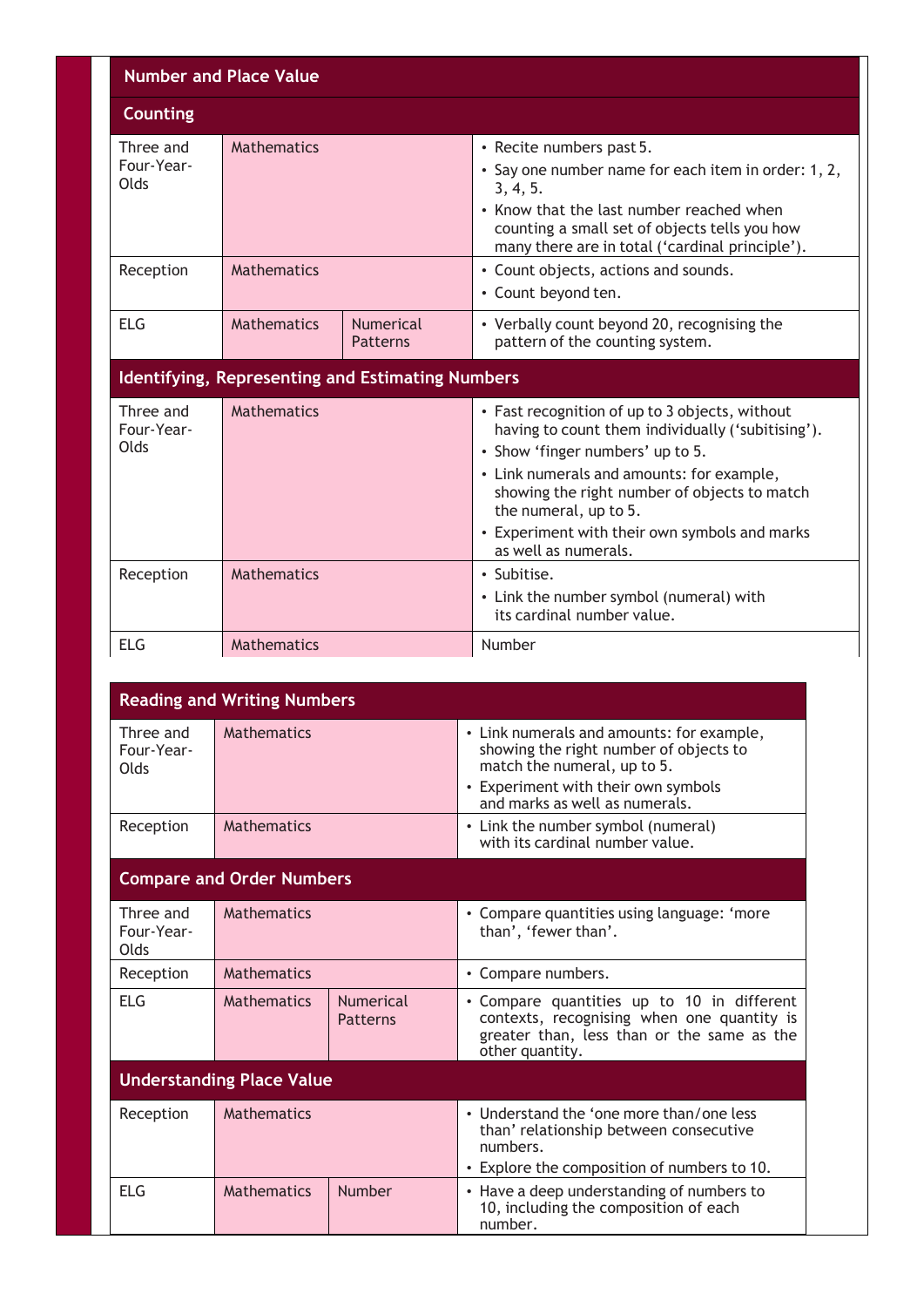| <b>Solve Problems</b>                   |                                                    |                                     |                                                                                                                                                                                                                                                                                                                                                                                             |  |
|-----------------------------------------|----------------------------------------------------|-------------------------------------|---------------------------------------------------------------------------------------------------------------------------------------------------------------------------------------------------------------------------------------------------------------------------------------------------------------------------------------------------------------------------------------------|--|
| Three and<br>Four-Year-<br><b>olds</b>  | <b>Mathematics</b>                                 |                                     | • Solve real world mathematical problems with<br>numbers up to 5.                                                                                                                                                                                                                                                                                                                           |  |
|                                         | <b>Addition and Subtraction</b>                    |                                     |                                                                                                                                                                                                                                                                                                                                                                                             |  |
| <b>Mental Calculations</b>              |                                                    |                                     |                                                                                                                                                                                                                                                                                                                                                                                             |  |
| Reception                               | <b>Mathematics</b>                                 |                                     | • Automatically recall number bonds for numbers 0-10.                                                                                                                                                                                                                                                                                                                                       |  |
| <b>ELG</b>                              | <b>Mathematics</b>                                 | Number                              | • Automatically recall (without reference to rhymes, countin<br>or other aids) number bonds up to 5 (including subtraction<br>facts) and some number bonds to 10, including double facts                                                                                                                                                                                                    |  |
| <b>Solve Problems</b>                   |                                                    |                                     |                                                                                                                                                                                                                                                                                                                                                                                             |  |
| <b>ELG</b>                              | <b>Mathematics</b>                                 | <b>Numerical</b><br><b>Patterns</b> | • Explore and represent patterns within numbers up to 10,<br>including evens and odds, double facts and how<br>quantities can be distributed evenly.                                                                                                                                                                                                                                        |  |
| Reception                               | <b>Mathematics</b>                                 |                                     | • Subitise.<br>• Link the number symbol (numeral) with its<br>cardinal number value.                                                                                                                                                                                                                                                                                                        |  |
| <b>Measurement</b>                      |                                                    |                                     |                                                                                                                                                                                                                                                                                                                                                                                             |  |
|                                         | Describe, Measure, Compare and Solve (All Strands) |                                     |                                                                                                                                                                                                                                                                                                                                                                                             |  |
| Three and<br>Four-Year-Olds             | <b>Mathematics</b>                                 |                                     | • Make comparisons between objects relating to size,<br>length, weight and capacity.                                                                                                                                                                                                                                                                                                        |  |
| Reception                               | <b>Mathematics</b>                                 |                                     | • Compare length, weight and capacity.                                                                                                                                                                                                                                                                                                                                                      |  |
| <b>Telling the Time</b>                 |                                                    |                                     |                                                                                                                                                                                                                                                                                                                                                                                             |  |
| Three and<br>Four-Year-Olds             | <b>Mathematics</b>                                 |                                     | • Begin to describe a sequence of events, real or fictibnal,<br>using words, such as 'first', 'then'                                                                                                                                                                                                                                                                                        |  |
| <b>Properties of Shapes</b>             |                                                    |                                     |                                                                                                                                                                                                                                                                                                                                                                                             |  |
|                                         | Recognise 2D and 3D Shapes and their Properties    |                                     |                                                                                                                                                                                                                                                                                                                                                                                             |  |
| Three and<br>Four-Year-Olds             | <b>Mathematics</b>                                 |                                     | • Talk about and explore 2D and 3D shapes (for<br>example, circles, rectangles, triangles and cuboids)<br>using informal and mathematical language: 'sides',<br>'corners', 'straight', 'flat', 'round'.<br>• Select shapes appropriately: flat surfaces for a building,<br>a triangular pattern for a roof, etc.<br>• Combine shapes to make new ones - an arch, a bigger<br>triangle, etc. |  |
| Reception                               | <b>Mathematics</b>                                 |                                     | • Select, rotate and manipulate shapes in order to<br>develop spatial reasoning skills.                                                                                                                                                                                                                                                                                                     |  |
|                                         | <b>Compare and Classify Shapes</b>                 |                                     |                                                                                                                                                                                                                                                                                                                                                                                             |  |
| Reception                               | <b>Mathematics</b>                                 |                                     | • Compose and decompose shapes so that children can<br>recognise a shape can have other shapes within it, just<br>as numbers can.                                                                                                                                                                                                                                                           |  |
|                                         | <b>Position and Direction</b>                      |                                     |                                                                                                                                                                                                                                                                                                                                                                                             |  |
| <b>Position, Direction and Movement</b> |                                                    |                                     |                                                                                                                                                                                                                                                                                                                                                                                             |  |
|                                         |                                                    |                                     |                                                                                                                                                                                                                                                                                                                                                                                             |  |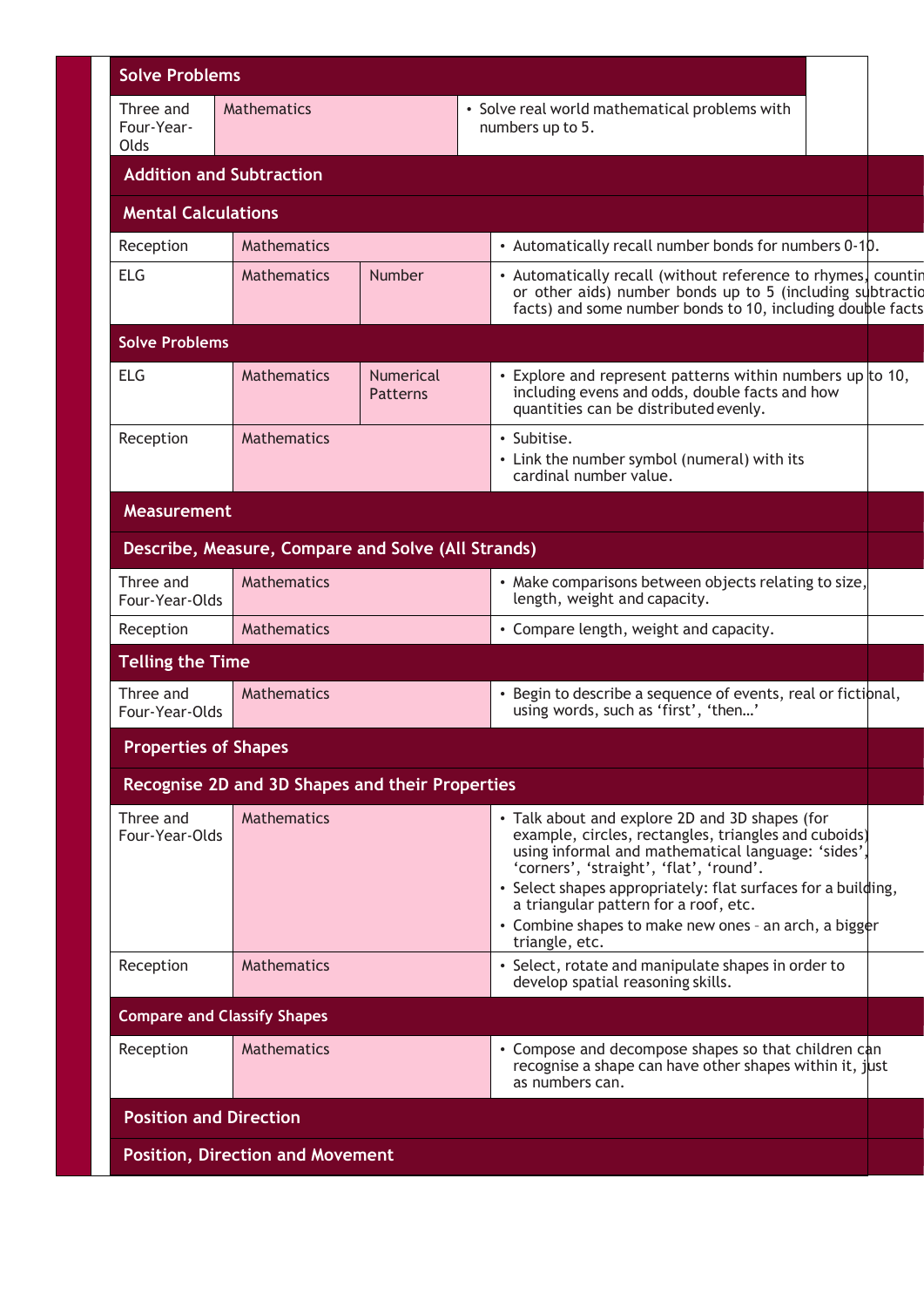| Three and<br>Four-Year-Olds | <b>Mathematics</b>                        | • Understand position through words alone - for example,<br>"The bag is under the table," - with no pointing.<br>• Describe a familiar route.<br>• Discuss routes and locations, using words like 'in front<br>of' and 'behind'.                                                                                    |  |  |  |
|-----------------------------|-------------------------------------------|---------------------------------------------------------------------------------------------------------------------------------------------------------------------------------------------------------------------------------------------------------------------------------------------------------------------|--|--|--|
| Reception                   | Understanding the World                   | • Draw information from a simple map.                                                                                                                                                                                                                                                                               |  |  |  |
| <b>Patterns</b>             |                                           |                                                                                                                                                                                                                                                                                                                     |  |  |  |
| Three and<br>Four-Year-Olds | <b>Mathematics</b>                        | • Talk about and identify the patterns around them. For<br>example, stripes on clothes, designs on rugs and<br>wallpaper. Use informal language like 'pointy', 'spotty',<br>'blobs', etc.<br>• Extend and create ABAB patterns - stick, leaf, stick, leaf.<br>• Notice and correct an error in a repeating pattern. |  |  |  |
| Reception                   | <b>Mathematics</b>                        | • Continue, copy and create repeating patterns.                                                                                                                                                                                                                                                                     |  |  |  |
| <b>Statistics</b>           |                                           |                                                                                                                                                                                                                                                                                                                     |  |  |  |
|                             | <b>Record, Present and Interpret Data</b> |                                                                                                                                                                                                                                                                                                                     |  |  |  |
| Three and<br>Four-Year-Olds | Mathematics                               | • Experiment with their own symbols and marks, as<br>well as numerals.                                                                                                                                                                                                                                              |  |  |  |
|                             |                                           |                                                                                                                                                                                                                                                                                                                     |  |  |  |

# **Year 1**

During Year 1, we build on work from the Early Years Foundation Stage, developing pupils' confidence and fluency with whole numbers, counting and place value. This involves working with numerals, words and the four operations. At this stage, children primarily use concrete resources and measuring tools to aid their learning.

At this stage, pupils begin to develop their ability to recognise, describe, draw, compare and sort different shapes and use the related vocabulary. Teaching also involves using a range of measures to describe and compare different quantities such as length, mass, capacity/volume, time and money.

Additionally, pupils begin to read and spell mathematical vocabulary, at a level consistent with their increasing word reading and spelling knowledge at Key Stage 1.

### *Year 1 pupils at Gnosall St. Lawrence CE Primary Academy are taught to:* **Number: Place Value**

- Count to 10, forwards and backwards, beginning with 0 or 1, or from any given number
- Count, read and write numbers to 10 in numerals and words
- Count to 20, forwards and backwards, beginning with 0 or 1, from any given number.
- Count, read and write numbers to 20 in numerals and words
- Count to 50 forwards and backwards, beginning with 0 or 1, or from any number.
- Count, read and write numbers to 50 in numerals
- Count to and across 100, forwards and backwards, beginning with 0 or 1, or from any given number.
- Count, read and write numbers to 100 in numerals
- Given a number, identify one more or one less
- Identify and represent numbers using objects and pictorial representations including the number line, and use the language of: equal to, more than, less than (fewer), most, least
- Count in multiples of twos, fives and tens

### **Number: Addition and Subtraction**

- Represent and use number bonds and related subtraction facts within 10
- Represent and use number bonds and related subtraction facts within 20
- Read, write and interpret mathematical statements involving addition (+), subtraction (-) and equals (=) signs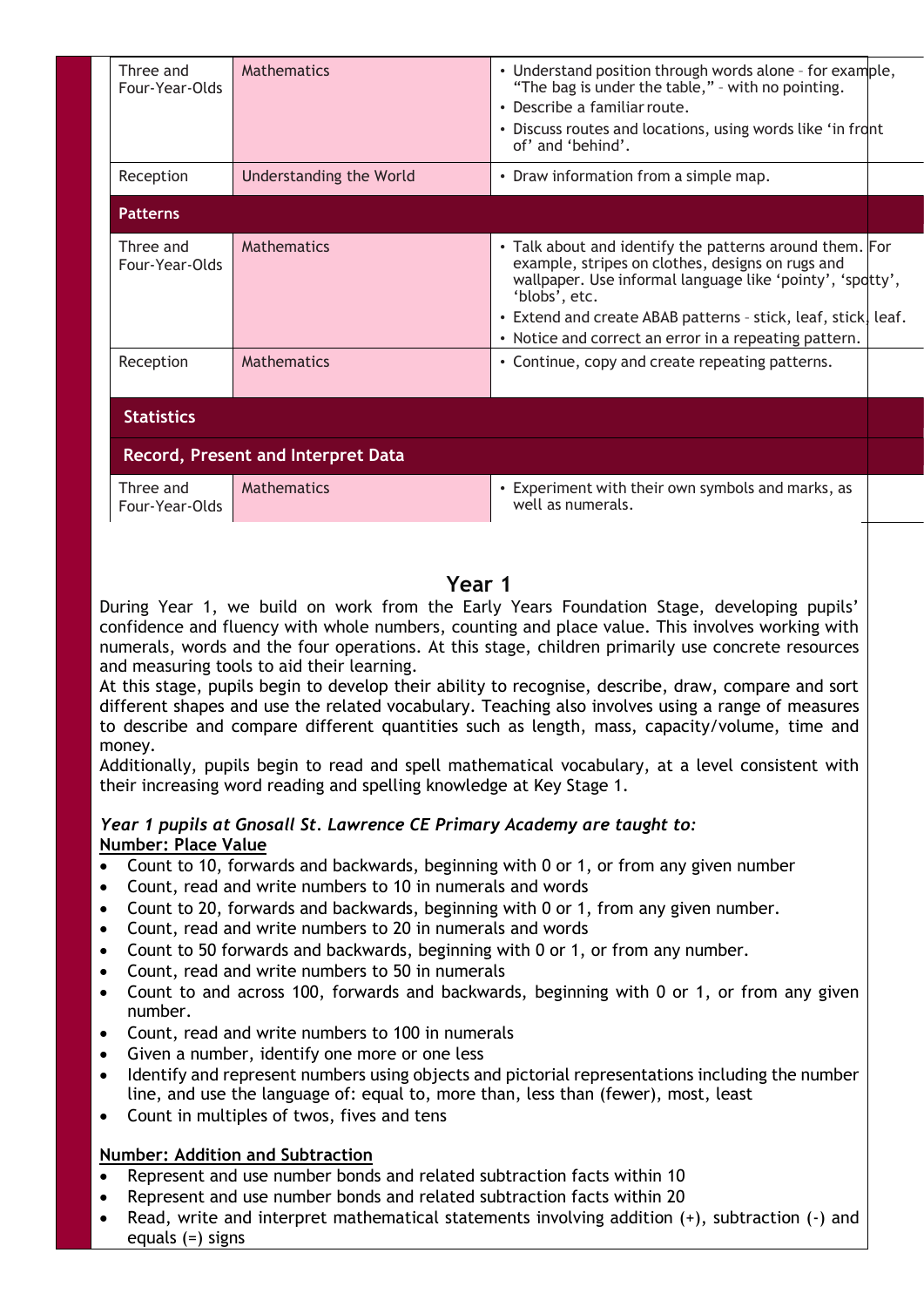- Add and subtract one digit numbers to 10, including zero
- Add and subtract one-digit and two-digit numbers to 20, including zero
- Solve one step problems that involve addition and subtraction, using concrete objects and pictorial representations and missing number problems

### **Number: Multiplication and Division**

- Count in multiples of twos, fives and tens
- Solve one step problems involving multiplication and division, by calculating the answer using concrete objects, pictorial representations and arrays with the support of the teacher

### **Number: Fractions**

- Recognise, find and name a half as one of two equal parts of an object, shape or quantity
- Recognise, find and name a quarter as one of four equal parts of an object, shape or quantity
- Compare, describe and solve practical problems for: lengths and heights (for example, long/short, longer/shorter, tall/short, double/half)
- Compare, describe and solve practical problems for: mass/weight [for example, heavy/light, heavier than, lighter than]; capacity and volume [for example, full/empty, more than, less than, half, half full, quarter]

### **Geometry: Shape/Position and Direction**

- Recognise and name common 2-D shapes, including: (for example, rectangles, squares, circles and triangles)
- Recognise and name common 3-D shapes, including: (for example, cuboids, cubes, pyramids and spheres)
- Describe position, direction and movement, including whole, half, quarter and three quarter turns

### **Measurement: Length, Height, Mass, Capacity and Temperature**

- Measure and begin to record lengths and heights
- Compare, describe and solve practical problems for lengths and heights (for example, long/short, longer/shorter, tall/short, double/half)
- Measure and begin to record mass/weight, capacity and volume
- Compare, describe and solve practical problems for mass/weight (for example, heavy/light, heavier than, lighter than); capacity and volume (for example, full/empty, more than, less than, half, half full, quarter)

### **Measurement: Money**

Recognise and know the value of different denominations of coins and notes

### **Measurement: Time**

- Sequence events in chronological order using language (for example, before and after, next, first, today, yesterday, tomorrow, morning, afternoon and evening)
- Recognise and use language relating to dates, including days of the week, weeks, months and years.
- Tell the time to the hour and half past the hour and draw the hands on a clock face to show these times
- Compare, describe and solve practical problems for time (for example, quicker, slower, earlier, later).
- Measure and begin to record time (hours, minutes, seconds)

# **Year 2**

During Year 2, we build on work from the Early Years Foundation Stage and Year 1, developing pupils' confidence and fluency with whole numbers, counting and place value (up to at least 100). This involves working with numerals, words and the four operations. Children begin to increase their understanding of multiplication and division by working with a range of contexts in which they consider grouping/sharing discrete and continuous quantities, arrays and repeated addition. At this stage, children continue to use concrete resources and measuring tools to aid their learning.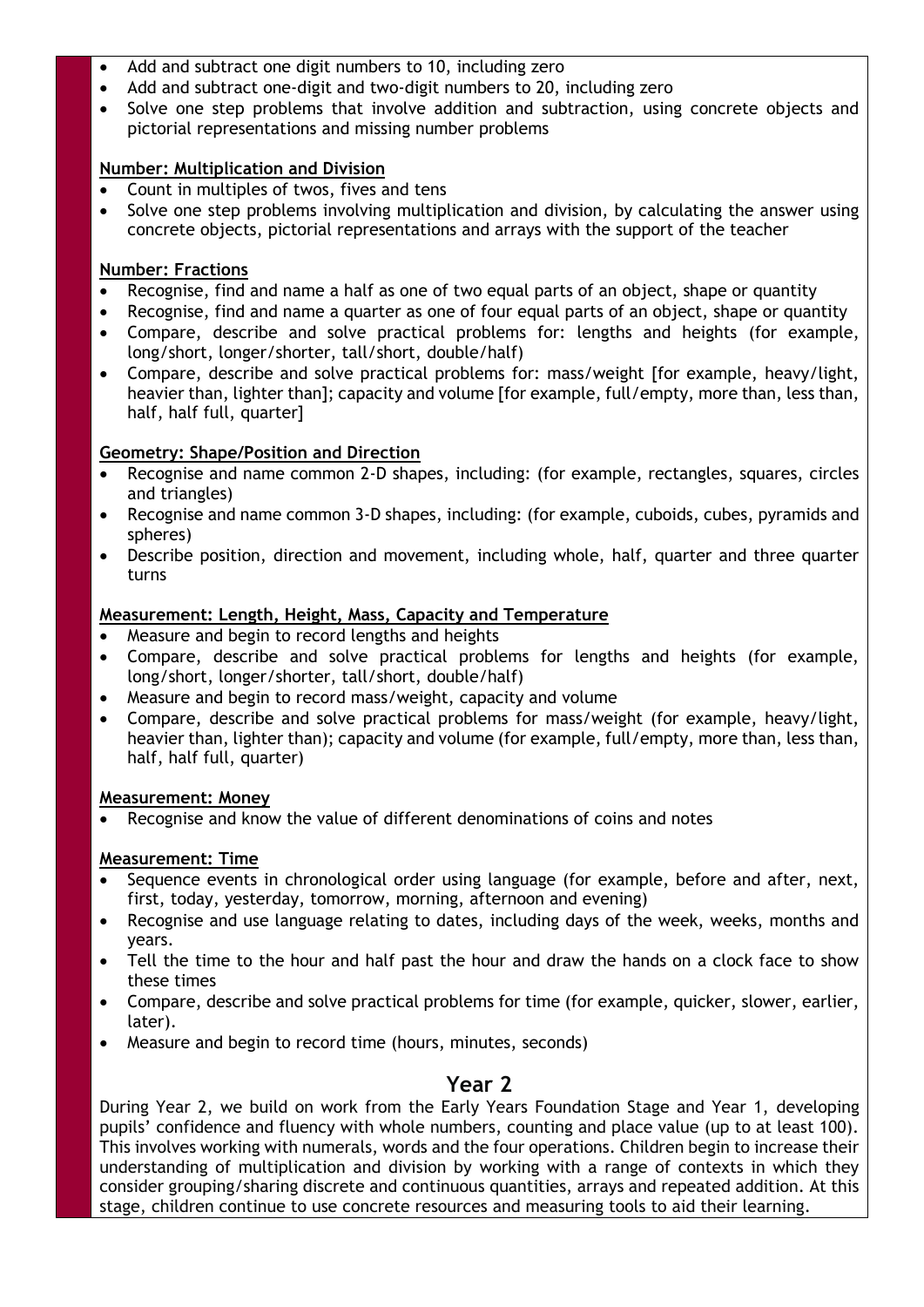By the end of Year 2, we anticipate being secure in using and understanding place value. This provides a platform to be built upon in Key Stage 2.

At this stage, pupils continue to develop their ability to recognise, describe, draw, compare and sort different shapes and use the related vocabulary. Teaching also involves using a range of measures to describe and compare different quantities such as length, mass, capacity/volume, time and money.

Additionally, pupils continue to read and spell mathematical vocabulary, at a level consistent with their increasing word reading and spelling knowledge at Key Stage 1.

### *Year 2 pupils at Gnosall St. Lawrence CE Primary Academy are taught to:* **Number: Place Value**

- Read and write numbers to at least 100 in numerals and in words
- Recognise the place value of each digit in a two digit number (tens and ones)
- Identify, represent and estimate numbers using different representations including the number line
- Compare and order numbers from 0 up to 100; use  $\leq$ ,  $>$  and = signs
- Use place value and number facts to solve problems
- Count in steps of 2, 3 and 5 from 0, and in tens from any number, forward and backward

### **Number: Addition and Subtraction**

- Recall and use addition and subtraction facts to 20 fluently, and derive and use related facts up to 100
- Add and subtract numbers using concrete objects, pictorial representations, and mentally, including: a two-digit number and ones; a two-digit number and tens; two two-digit numbers; adding three one-digit numbers
- Show that the addition of two numbers can be done in any order (commutative) and subtraction of one number from another cannot
- Solve problems with addition and subtraction: using concrete objects and pictorial representations, including those involving numbers, quantities and measures; applying their increasing knowledge of mental and written methods
- Recognise and use the inverse relationship between addition and subtraction and use this to check calculations and solve missing number problems

### **Number: Multiplication and Division**

- Recall and use multiplication and division facts for the 2, 5 and 10 times tables, including recognising odd and even numbers
- Calculate mathematical statements for multiplication and division within the multiplication tables and write them using the multiplication  $(x)$ , division  $(\div)$  and equals  $(=)$  sign
- Solve problems involving multiplication and division, using materials, arrays, repeated addition, mental methods and multiplication and division facts, including problems in contexts
- Show that the multiplication of two numbers can be done in any order (commutative) and division of one number by another cannot

### **Number: Fractions**

- Recognise, find, name and write fractions 1/3, 1/4, 2/4 and 3/4 of a length, shape, set of objects or quantity
- Write simple fractions. For example,  $1/2$  of  $6 = 3$
- Recognise the equivalence of 2/4 and 1/2

# **Geometry: Shape/Position and Direction**

- Identify and describe the properties of 2-D shapes, including the number of sides and line symmetry in a vertical line
- Identify and describe the properties of 3-D shapes, including the number of edges, vertices and faces
- Identify 2-D shapes on the surface of 3-D shapes (for example, a circle on a cylinder and a triangle on a pyramid)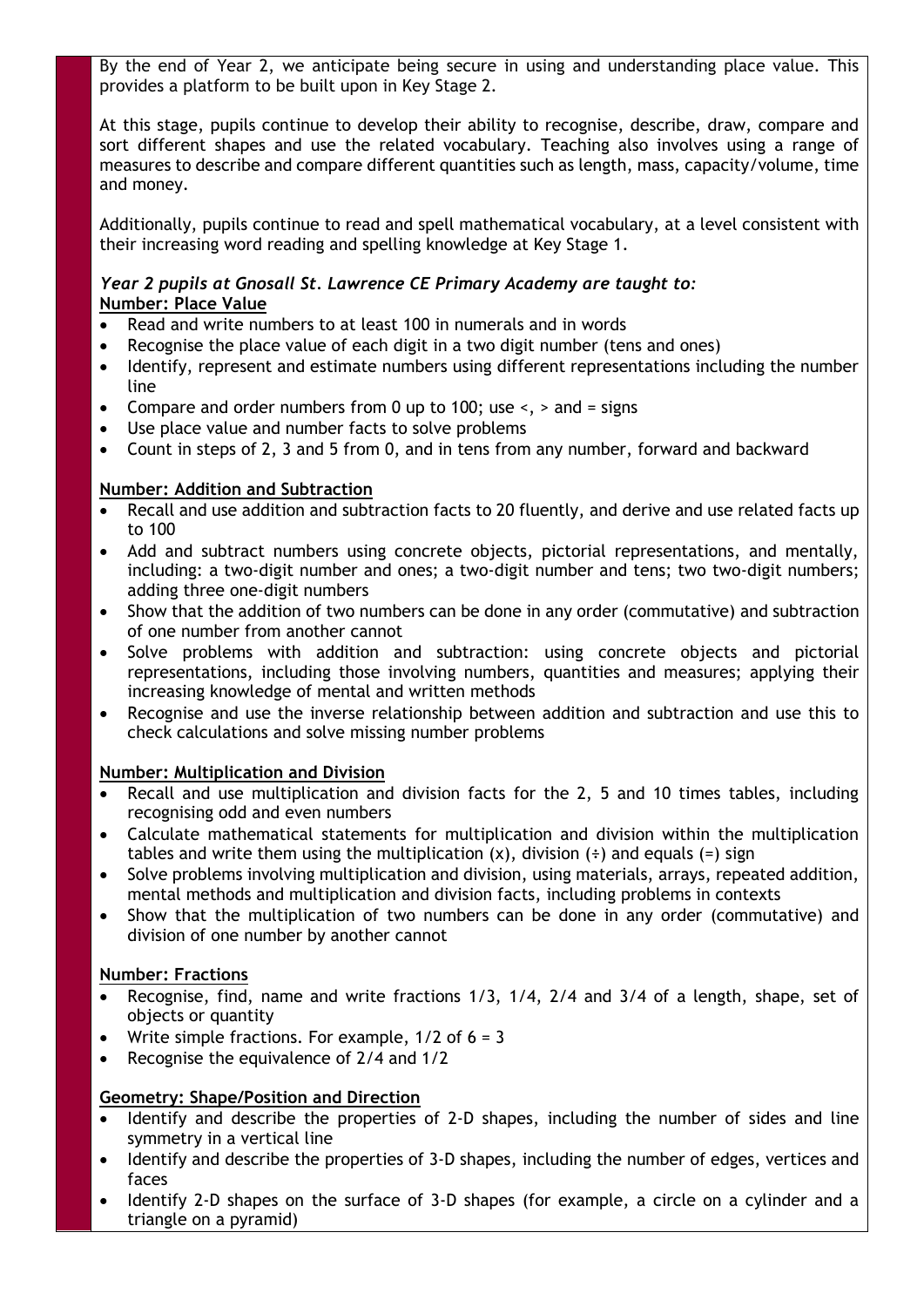- Compare and sort common 2-D and 3-D shapes and everyday objects
- Use mathematical vocabulary to describe position, direction and movement including movement in a straight line and distinguishing between rotation as a turn and in terms of right angles for quarter, half and three-quarter turns (clockwise and anti-clockwise)
- Order and arrange combinations of mathematical objects in patterns and sequences

### **Measurement: Length, Height, Mass, Capacity and Temperature**

- Choose and use appropriate standard units to estimate and measure length/height in any direction (m/cm); mass (kg/g); temperature (°C); capacity (litres/ml) to the nearest appropriate unit, using rulers, scales, thermometers and measuring vessels
- Compare and order lengths, mass, volume/capacity and record the results using  $>$ ,  $\lt$  and  $=$

### **Measurement: Money**

- Recognise and use symbols for pounds (£) and pence (p); combine amounts to make a particular value
- Find different combinations of coins that equal the same amounts of money.
- Solve simple problems in a practical context involving addition and subtraction of money of the same unit, including giving change

### **Measurement: Time**

- Tell and write the time to five minutes, including quarter past/to the hour and draw the hands on a clock face to show these times
- Know the number of minutes in an hour and the number of hours in a day
- Compare and sequence intervals of time

### **Statistics**

- Interpret and construct simple pictograms, tally charts, block diagrams and simple tables
- Ask and answer simple questions by counting the number of objects in each category and sorting the categories by quantity
- Ask and answer questions about totalling and comparing categorical data

# **Year 3**

During Year 3, we build on work from Key Stage 1, ensuring that pupils become increasingly fluent with whole numbers and the four operations, including number facts and the concept of place value (up to at least 1000). This enables pupils to develop efficient written and mental methods and perform calculations accurately with increasingly large whole numbers.

At this stage, pupils develop their ability to solve a range of problems, including with simple fractions and decimal place value. Teaching ensures that pupils begin to draw with increasing accuracy and develop mathematical reasoning so they can analyse shapes and their properties, and confidently describe the relationships between them. It also ensures that they can begin to use measuring instruments with accuracy and make connections between measure and number.

By the end of Year 3, pupils will have built on the multiplication table knowledge acquired in Key Stage 1 and be able to recall multiplication and associated division facts for the 3, 4 and 8 multiplication tables.

Additionally, pupils read and spell mathematical vocabulary correctly and confidently, using their growing word reading knowledge and their knowledge of spelling.

#### *Year 3 pupils at Gnosall St. Lawrence CE Primary Academy are taught to:* **Number: Place Value**

- Recognise the place value of each digit in a three-digit number (hundreds, tens and ones)
- Compare and order numbers up to 1000
- Read and write numbers up to 1000 in numerals and in words
- Identify, represent and estimate numbers using different representations
- Find 10 or 100 more or less than a given number
- Solve number problems and practical problems involving these ideas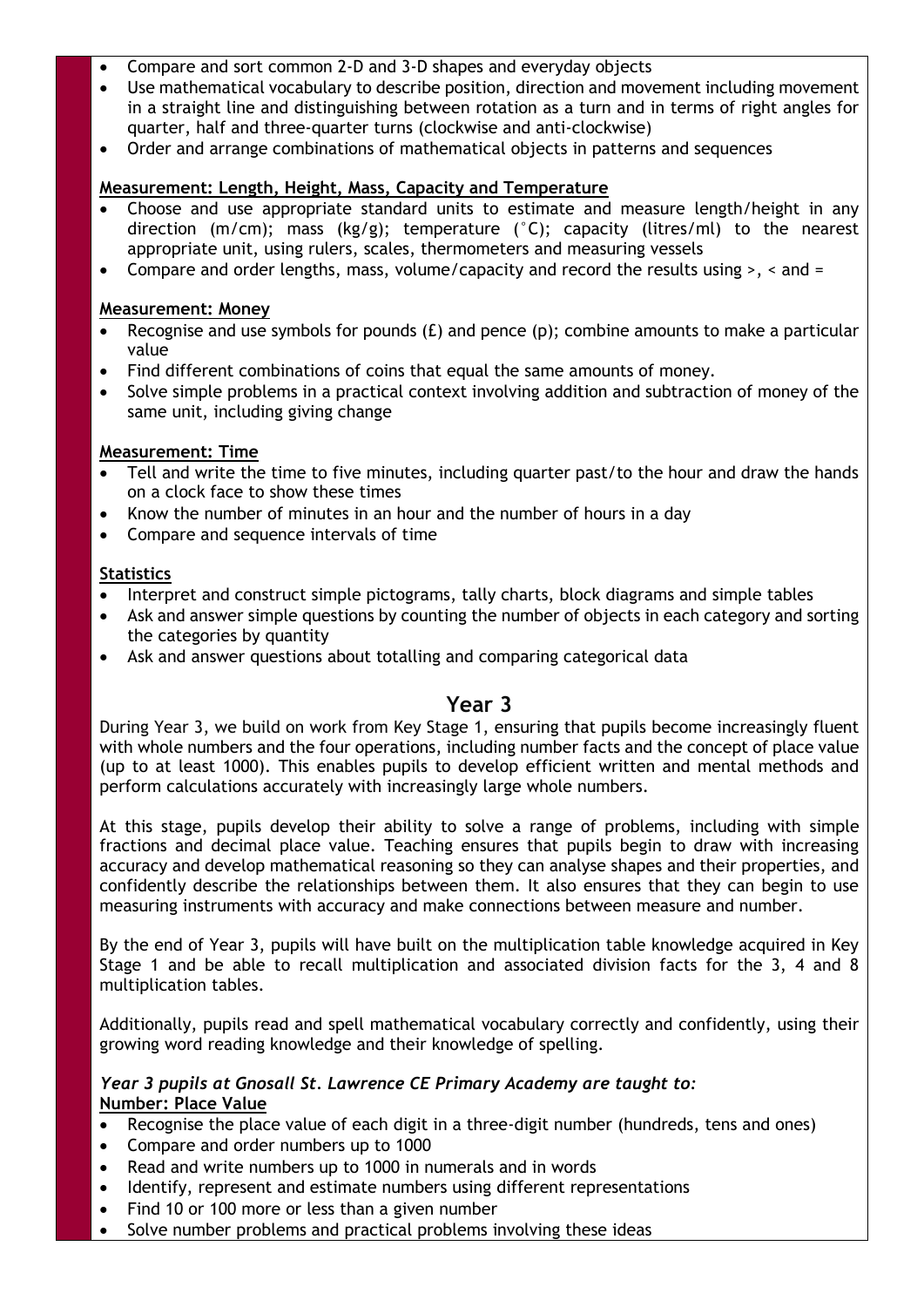# **Number: Addition and Subtraction**

- Add and subtract numbers mentally, including: a three-digit number and ones; a three-digit number and tens; a three digit number and hundreds
- Add and subtract numbers with up to three digits, using formal written methods of columnar addition and subtraction
- Estimate the answer to a calculation and use inverse operations to check answers
- Solve problems, including missing number problems, using number facts, place value, and more complex addition and subtraction

# **Number: Multiplication and Division**

- Count from 0 in multiples of 4, 8, 50 and 100
- Recall and use multiplication and division facts for the 3, 4 and 8 multiplication tables
- Write and calculate mathematical statements for multiplication and division using the multiplication tables they know, including for two-digit numbers times one-digit numbers, using mental and progressing to formal written methods
- Solve problems, including missing number problems, involving multiplication and division, including positive integer scaling problems and correspondence problems in which *n* objects are connected to *m* objectives

# **Number: Fractions**

- Count up and down in tenths; recognise that tenths arise from dividing an object into 10 equal parts and in dividing one-digit numbers or quantities by 10
- Recognise and use fractions as numbers: unit fractions and non-unit fractions with small denominators
- Recognise, find and write fractions of a discrete set of objects: unit fractions and non-unit fractions with small denominators
- Recognise and show, using diagrams, equivalent fractions with small denominators
- Compare and order unit fractions, and fractions with the same denominators
- Add and subtract fractions with the same denominator within one whole (for example,  $5/7 +$  $1/7 = 6/7$
- Solve problems that involve all of the above

# **Geometry: Shape/Position and Direction**

- Recognise angles as a property of shape or a description of a turn
- Identify right angles, recognise that two right angles make a half-turn, three make three quarters of a turn and four a complete turn; identify whether angles are greater than or less than a right angle
- Identify horizontal and vertical lines and pairs of perpendicular and parallel lines
- Draw 2-D shapes and make 3-D shapes using modelling materials
- Recognise 3-D shapes in different orientations and describe them

# **Measurement: Length, Height, Mass, Capacity and Temperature**

- Measure, compare, add and subtract: lengths (m/cm/mm); mass (kg/g); volume/capacity (l/ml)
- Measure the perimeter of simple 2D shapes

# **Measurement: Money**

Add and subtract amounts of money to give change, using both  $E$  and  $p$  in practical contexts

# **Measurement: Time**

- Tell and write the time from an analogue clock, including using Roman numerals from I to XII and 12-hour and 24-hour clocks
- Estimate and read time with increasing accuracy to the nearest minute
- Record and compare time in terms of seconds, minutes and hours
- Use vocabulary such as o'clock, a.m./p.m., morning, afternoon, noon and midnight
- Know the number of seconds in a minute and the number of days in each month, year and leap year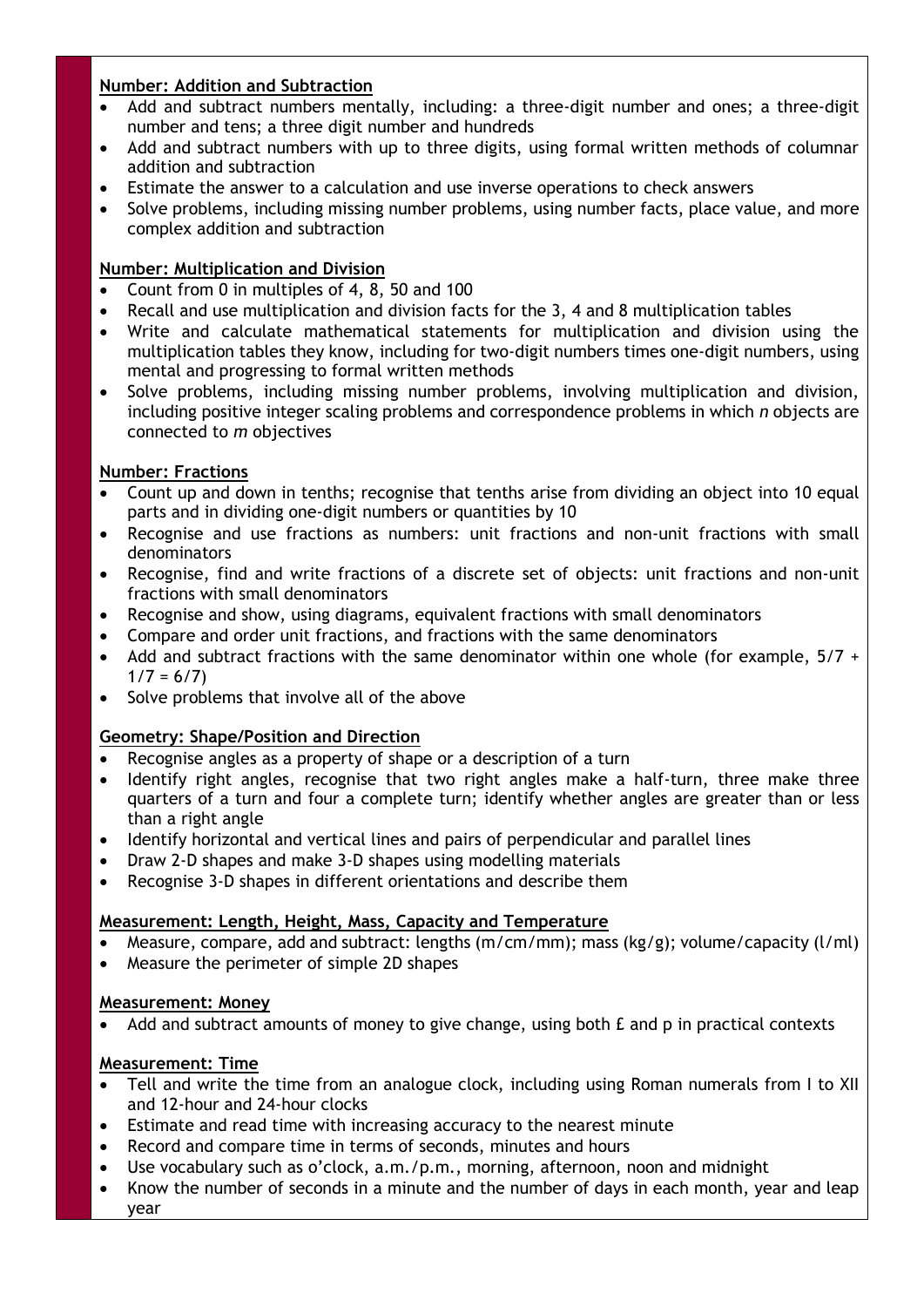Compare durations of events (for example to calculate the time taken by particular events or tasks)

# **Statistics**

- Interpret and present data using bar charts, pictograms and tables
- Solve one-step and two-step questions (for example, 'How many more?' and 'How many fewer?') using information presented in scaled bar charts and pictograms and tables

# **Year 4**

During Year 4, we build on work from Key Stage 1 and Year 3, ensuring that pupils become increasingly fluent with whole numbers and the four operations, including number facts and the concept of place value (beyond 1000). This enables pupils to develop efficient written and mental methods and perform calculations accurately with increasingly large whole numbers.

At this stage, pupils develop their ability to solve a range of problems, including with simple fractions and decimal place value. Teaching ensures that pupils continue to draw with increasing accuracy and develop mathematical reasoning so they can analyse shapes and their properties, and confidently describe the relationships between them. It also ensures that they can continue to use measuring instruments with accuracy and make connections between measure and number.

By the end of Year 4, pupils will be competent in their recall of all multiplication tables and associated division facts (up to 12x12) and be well-equipped to undertake the statutory Multiplication Check.

Additionally, pupils read and spell mathematical vocabulary correctly and confidently, using their growing word reading knowledge and their knowledge of spelling.

# *Year 4 pupils at Gnosall St. Lawrence CE Primary Academy are taught to:* **Number: Place Value**

- Count in multiples of 6, 7, 9. 25 and 1000.
- Find 1000 more or less than a given number.
- Recognise the place value of each digit in a four digit number (thousands, hundreds, tens and ones)
- Order and compare numbers beyond 1000
- Round any number to the nearest 10, 100 or 1000
- Solve number and practical problems that involve all of the above and with increasingly large positive numbers.
- Count backwards through zero to include negative numbers.
- Read Roman numerals to 100 (I to C) and know that over time, the numeral system changed to include the concept of zero and place value.

# **Number: Addition and Subtraction**

- Add and subtract numbers with up to 4 digits using the formal written methods of columnar addition and subtraction where appropriate.
- Estimate and use inverse operations to check answers to a calculation.
- Solve addition and subtraction two step problems in contexts, deciding which operations and methods to use and why.

# **Number: Multiplication and Division**

- Recall and use multiplication and division facts for multiplication tables up to  $12 \times 12$ .
- Count in multiples of 6, 7, 9. 25 and 1000
- Use place value, known and derived facts to multiply and divide mentally, including: multiplying by 0 and 1; dividing by 1; multiplying together three numbers.
- Solve problems involving multiplying and adding, including using the distributive law to multiply two digit numbers by one digit, integer scaling problems and harder correspondence problems such as n objects are connected to m objects.
- Recognise and use factor pairs and commutativity in mental calculations.
- Multiply two digit and three digit numbers by a one digit number using formal written layout.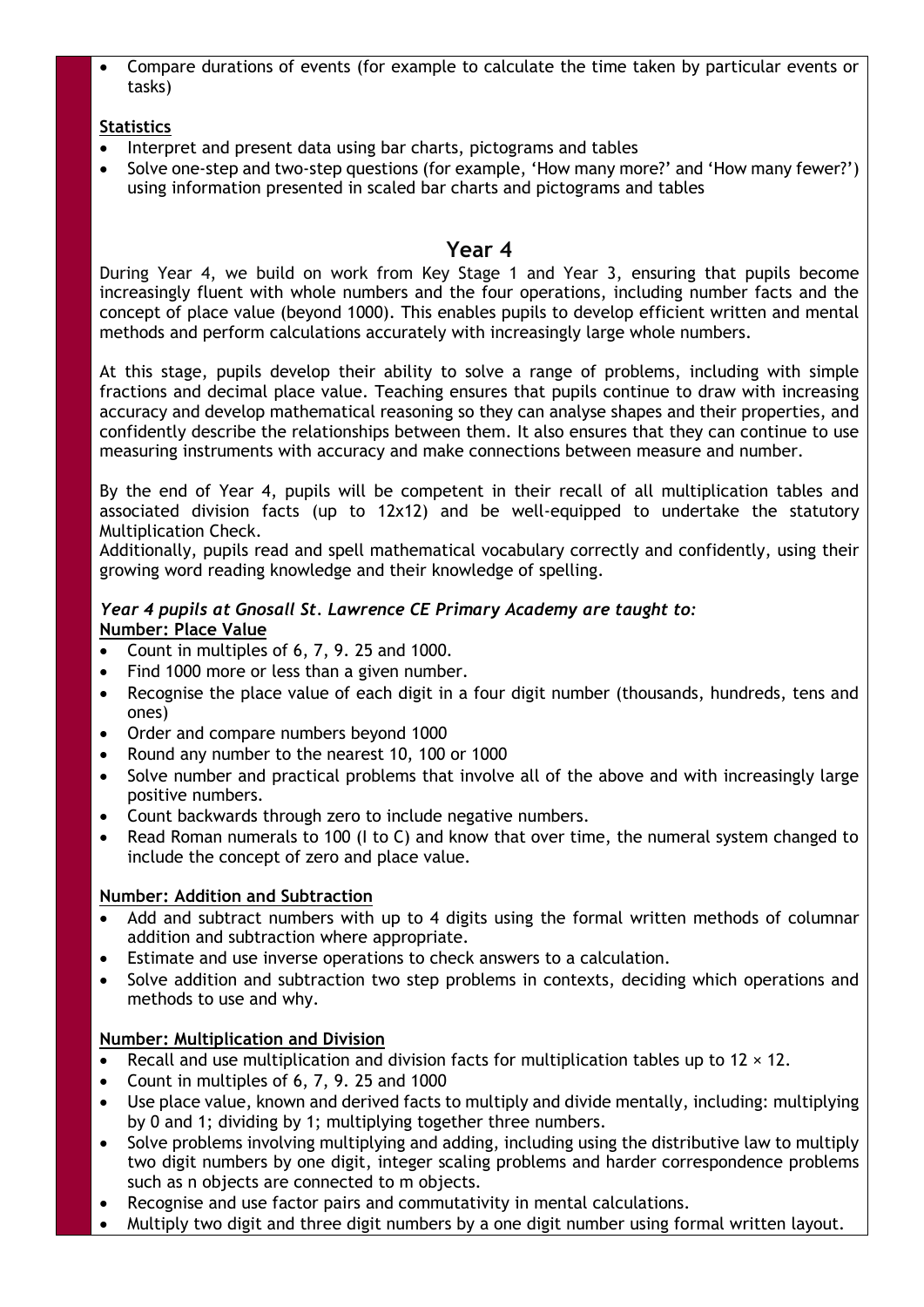# **Number: Fractions**

- Recognise and show, using diagrams, families of common equivalent fractions.
- Count up and down in hundredths; recognise that hundredths arise when dividing an object by one hundred and dividing tenths by ten.
- Solve problems involving increasingly harder fractions to calculate quantities, and fractions to divide quantities, including non-unit fractions where the answer is a whole number.
- Add and subtract fractions with the same denominator.

# **Number: Decimals**

- Recognise and write decimal equivalents of any number of tenths or hundredths.
- Find the effect of dividing a one or two digit number by 10 or 100, identifying the value of the digits in the answer as ones, tenths and hundredths
- Solve simple measure and money problems involving fractions and decimals to two decimal places.
- Convert between different units of measure [for example, kilometre to metre] Compare numbers with the same number of decimal places up to two decimal places.
- Round decimals with one decimal place to the nearest whole number.
- Recognise and write decimal equivalents to 14, 12 and 34

# **Geometry: Shape/Position and Direction**

- Identify acute and obtuse angles and compare and order angles up to two right angles by size.
- Compare and classify geometric shapes, including quadrilaterals and triangles, based on their properties and sizes.
- Identify lines of symmetry in 2-D shapes presented in different orientations.
- Complete a simple symmetric figure with respect to a specific line of symmetry.
- Describe positions on a 2-D grid as coordinates in the first quadrant.
- Plot specified points and draw sides to complete a given polygon.
- Describe movements between positions as translations of a given unit to the left/ right and up/ down.

# **Measurement: Length and Perimeter**

- Measure and calculate the perimeter of a rectilinear figure (including squares) in centimetres and metres
- Convert between different units of measure [for example, kilometre to metre]

### **Measurement: Area**

Find the area of rectilinear shapes by counting squares.

### **Measurement: Money**

- Estimate, compare and calculate different measures, including money in pounds and pence.
- Solve simple measure and money problems involving fractions and decimals to two decimal places.

# **Measurement: Time**

- Convert between different units of measure [for example, kilometre to metre; hour to minute]
- Read, write and convert time between analogue and digital 12- and 24-hour clocks.
- Solve problems involving converting from hours to minutes; minutes to seconds; years to months; weeks to days.

# **Statistics**

- Interpret and present discrete and continuous data using appropriate graphical methods, including bar charts and time graphs.
- Solve comparison, sum and difference problems using information presented in bar charts, pictograms, tables and other graphs.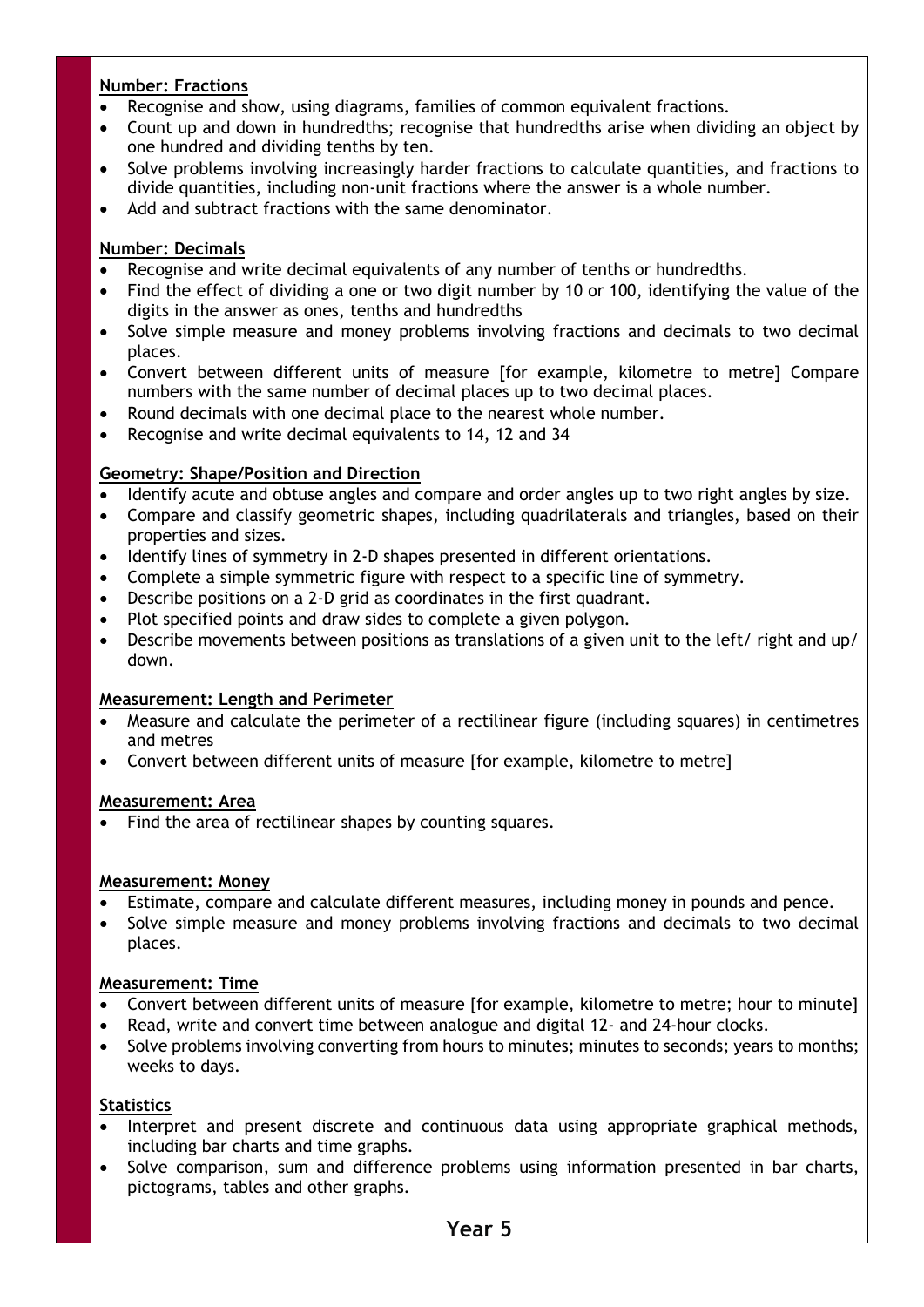During Year 5, we begin to extend pupils' understanding of the number system and place value to include larger integers (to at least 1,000,000). Subsequently, this develops the connections that children make between multiplication and division with fractions, decimals and percentages.

At this stage, pupils begin to develop their ability to solve a wider range of problems, including increasingly complex properties of numbers and arithmetic, and problems demanding efficient written and mental methods of calculation.

Teaching in geometry and measures begins to consolidate and extend knowledge developed in number. Teaching also ensure that pupils classify shapes with increasingly complex geometric properties and that they learn the vocabulary they need to describe them.

During Year 5, pupils build on prior learning by applying all the multiplication tables and related division facts frequently, committing them to memory and using them confidently to solve larger calculations with formal written methods.

By Upper Key Stage 2, pupils read, spell and pronounce mathematical vocabulary correctly.

### *Year 5 pupils at Gnosall St. Lawrence CE Primary Academy are taught to:* **Number: Place Value**

- Read, write, order and compare numbers to at least 1000000 and determine the value of each digit.
- Count forwards or backwards in steps of powers of 10 for any given number up to 1000000.
- Interpret negative numbers in context, count forwards and backwards with positive and negative whole numbers including through zero.
- Round any number up to 1000000 to the required degree of accuracy
- Solve number problems and practical problems that involve all of the above.
- Read Roman numerals to 1000 (M) and recognise years written in Roman numerals.

### **Number: Addition and Subtraction**

- Add and subtract numbers mentally with increasingly large numbers.
- Add and subtract whole numbers with more than 4 digits, including using formal written methods (columnar addition and subtraction)
- Solve addition and subtraction multi-step problems in contexts, deciding which operations and methods to use and why.

# **Number: Multiplication and Division**

- Multiply and divide numbers mentally drawing upon known facts.
- Multiply and divide whole numbers and decimals by 10, 100 and 1000.
- Identify multiples and factors, including finding all factor pairs of a number, and common factors of two numbers.
- Recognise and use square numbers and cube numbers and the notation for squared (2) and cubed (3)
- Solve problems involving multiplication and division including using their knowledge of factors and multiples, squares and cubes.
- Know and use the vocabulary of prime numbers, prime factors and composite (non-prime) numbers.
- Establish whether a number up to 100 is prime and recall prime numbers up to 19
- Multiply numbers up to 4 digits by a one or two digit number using a formal written method, including long multiplication for 2 digit numbers.
- Divide numbers up to 4 digits by a one digit number using the formal written method of short division and interpret remainders appropriately for the context.

### **Number: Fractions**

- Compare and order fractions whose denominators are multiples of the same number.
- Identify, name and write equivalent fractions of a given fraction, represented visually including tenths and hundredths.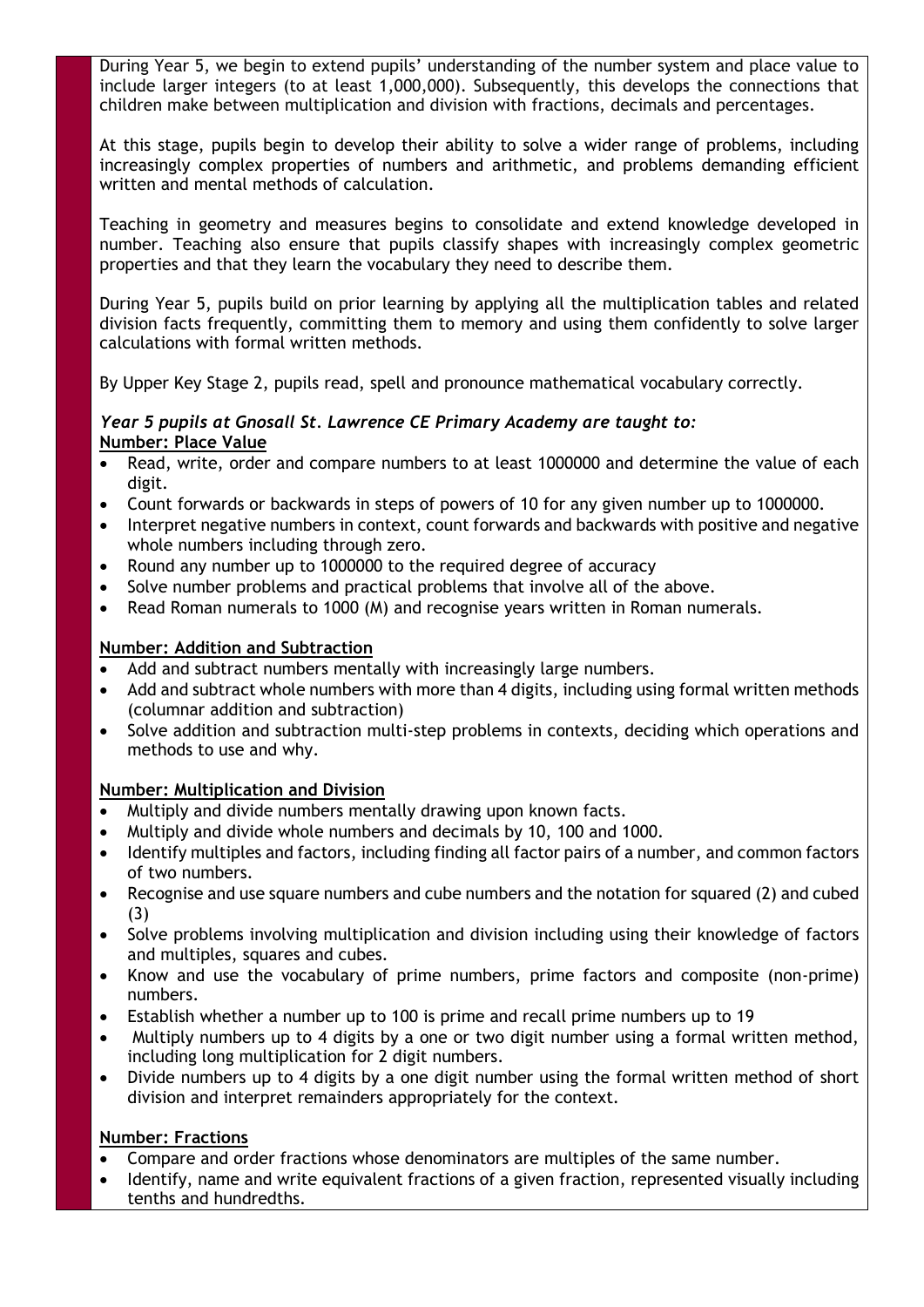- Recognise mixed numbers and improper fractions and convert from one form to the other and write mathematical statements >1 as a mixed number
- Add and subtract fractions with the same denominator and denominators that are multiples of the same number.
- Multiply proper fractions and mixed numbers by whole numbers, supported by materials and diagrams.
- Read and write decimal numbers as fractions

### **Number: Decimals and Percentages**

- Read, write, order and compare numbers with up to three decimal places.
- Recognise and use thousandths and relate them to tenths, hundredths and decimal equivalents.
- Round decimals with two decimal places to the nearest whole number and to one decimal place.
- Solve problems involving number up to three decimal places.
- Recognise the per cent symbol (%) and understand that per cent relates to 'number of parts per hundred', and write percentages as a fraction with denominator 100, and as a decimal.
- Solve problems which require knowing percentage and decimal equivalents of  $\frac{1}{2}$ 1 4 1  $\frac{1}{5}$  and those fractions with a denominator of a multiple of 10 or 25.

# **Geometry: Shapes and Angles/Position and Direction**

- Identify 3D shapes, including cubes and other cuboids, from 2D representations.
- Distinguish between regular and irregular polygons based on reasoning about equal sides and angles.
- Draw, estimate and compare acute, obtuse and reflex angles, knowing they are measured in degrees..
- Identify: angles at a point and one whole turn (total 360o), angles at a point on a straight line and ½ a turn (total 180o) other multiples of 90o
- Identify, describe and represent the position of a shape following a reflection or translation, using the appropriate language, and know that the shape has not changed.

### **Measurement: Perimeter and Area**

- Measure and calculate the perimeter of composite rectilinear shapes in cm and m.
- Calculate and compare the area of rectangles (including squares), and including using standard units, cm2, m2 estimate the area of irregular shapes.

# **Measurement: Converting Units**

- Convert between different units of metric measure [for example, km and m; cm and m; cm and mm; g and kg; l and ml]
- Solve problems involving converting between units of time.

### **Measures: Volume**

- Estimate volume [for example using 1cm3 blocks to build cuboids (including cubes)] and capacity [for example, using water]
- Use all four operations to solve problems involving measure.

# **Statistics**

- Solve comparison, sum and difference problems using information presented in a line graph.
- Complete, read and interpret information in tables including timetables.

# **Year 6**

During Year 6, we continue to extend pupils' understanding of the number system and place value to include larger integers (up to 10,000,000). Subsequently, this enhances the connections that children make between multiplication and division with fractions, decimals, percentages and ratio.

At this stage, pupils consolidate their ability to solve a wider range of problems, including increasingly complex properties of numbers and arithmetic, and problems demanding efficient written and mental methods of calculation. With this foundation in arithmetic, pupils are introduced to the language of algebra as a means for solving a variety of problems.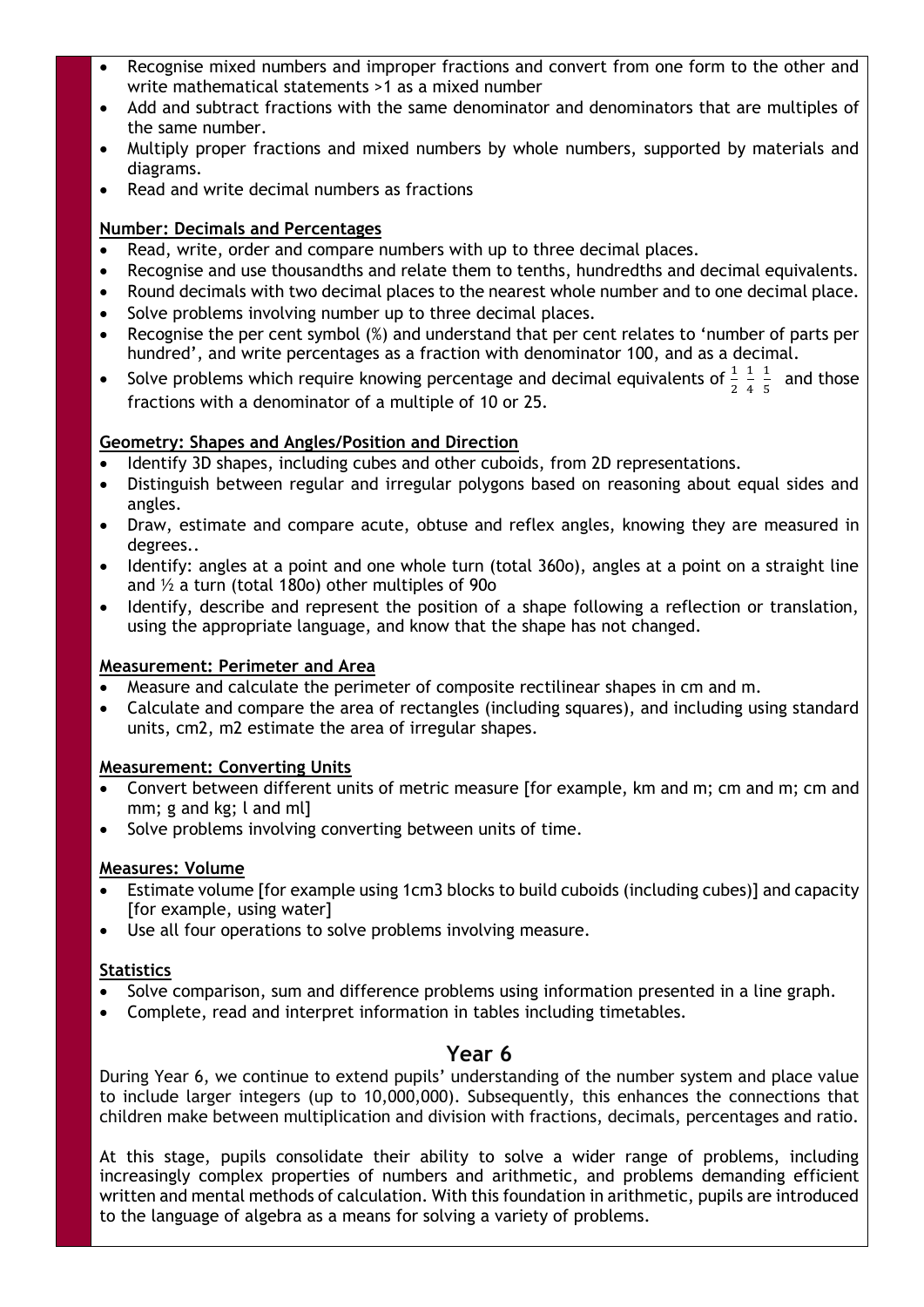Teaching in geometry and measures further consolidates and extends knowledge developed in number. Teaching also ensure that pupils classify shapes with increasingly complex geometric properties and that they learn the vocabulary they need to describe them.

During Year 6, pupils continue to maintain their fluency by applying all the multiplication tables and related division facts frequently, committing them to memory and using them confidently to solve larger calculations with formal written methods (including long division).

By Upper Key Stage 2, pupils read, spell and pronounce mathematical vocabulary correctly.

### *Year 6 pupils at Gnosall St. Lawrence CE Primary Academy are taught to:* **Number: Place Value**

- Read, write, order and compare numbers up to 10,000,000 and determine the value of each digit.
- Round any whole number to a required degree of accuracy.
- Use negative numbers in context, and calculate intervals across zero.
- Solve number and practical problems that involve all of the above.

# **Number: Addition, Subtraction, Multiplication and Division**

- Solve addition and subtraction multi step problems in contexts, deciding which operations and methods to use and why.
- Multiply multi-digit number up to 4 digits by a 2-digit number using the formal written method of long multiplication.
- Divide numbers up to 4 digits by a 2-digit whole number using the formal written method of long division, and interpret remainders as whole number remainders, fractions, or by rounding as appropriate for the context.
- Divide numbers up to 4 digits by a 2-digit number using the formal written method of short division, interpreting remainders according to the context.
- Identify common factors, common multiples and prime numbers.
- Use their knowledge of the order of operations to carry out calculations involving the four operations.
- Solve problems involving addition, subtraction, multiplication and division.
- Use estimation to check answers to calculations and determine in the context of a problem, an appropriate degree of accuracy

# **Number: Fractions**

- Use common factors to simplify fractions; use common multiples to express fractions in the same denomination.
- Compare and order fractions, including fractions > 1
- Add and subtract fractions with different denominations and mixed numbers, using the concept of equivalent fractions.
- Multiply simple pairs of proper fractions, writing the answer in its simplest form
- Divide proper fractions by whole numbers
- Associate a fraction with division and calculate decimal fraction equivalents for a simple fraction
- Recall and use equivalences between simple fractions, decimals and percentages, including in different contexts

# **Number: Decimals**

- Identify the value of each digit in numbers given to 3 decimal places and multiply numbers by 10, 100 and 1,000 giving answers up to 3 decimal places.
- Multiply one-digit numbers with up to 2 decimal places by whole numbers.
- Use written division methods in cases where the answer has up to 2 decimal places.
- Solve problems which require answers to be rounded to specified degrees of accuracy.

# **Number: Percentages**

• Solve problems involving the calculation of percentages [for example, of measures and such as 15% of 360] and the use of percentages for comparison.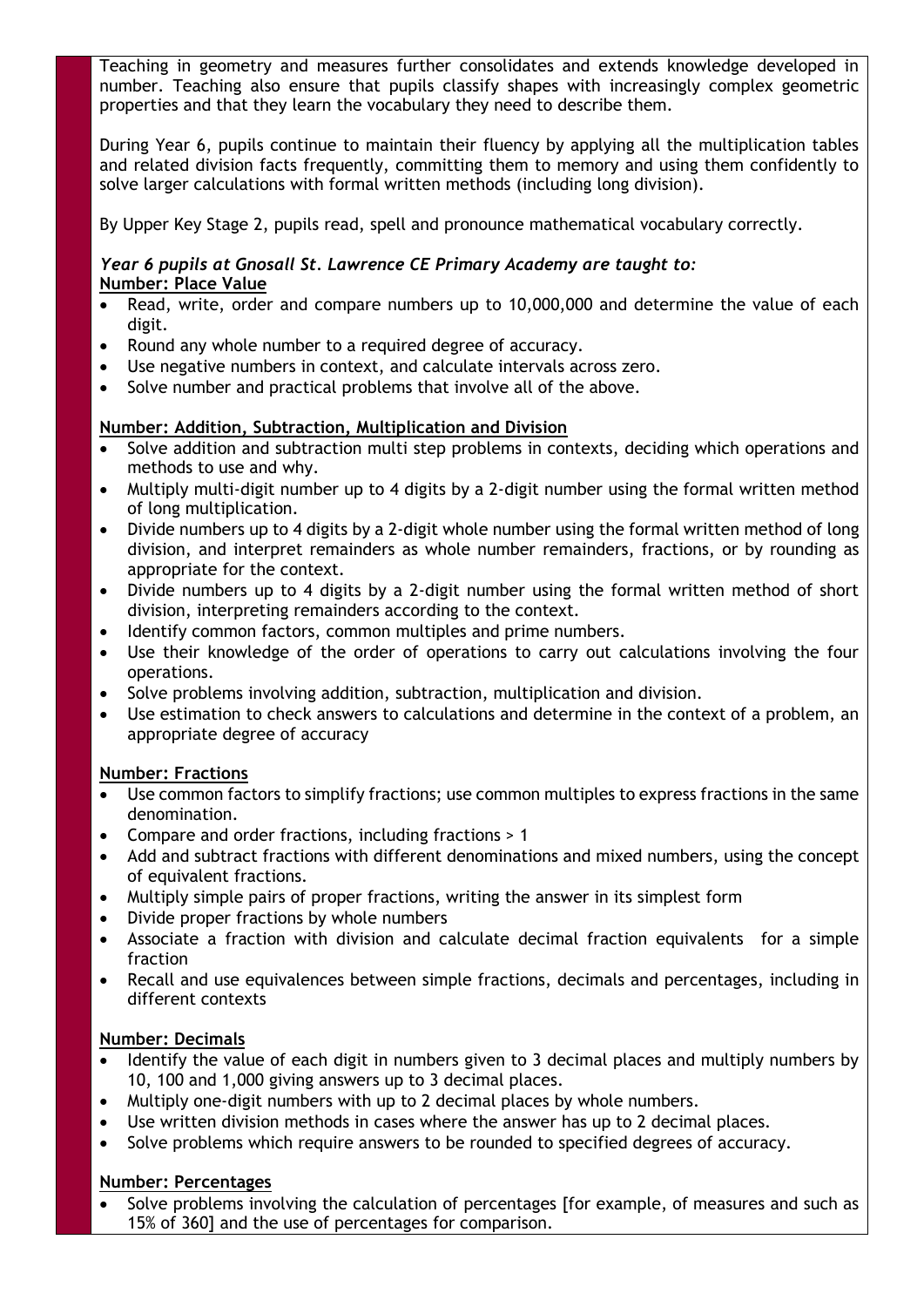# **Number: Algebra**

- Use simple formulae
- Generate and describe linear number sequences.
- Express missing number problems algebraically.
- Find pairs of numbers that satisfy an equation with two unknowns.

### **Number: Ratio**

- Solve problems involving the relative sizes of two quantities where missing values can be found by using integer multiplication and division facts.
- Solve problems involving similar shapes where the scale factor is known or can be found.
- Solve problems involving unequal sharing and grouping using knowledge of fractions and multiples.

### **Geometry: Properties of Shapes/Position and Direction**

- Draw 2-D shapes using given dimensions and angles.
- Compare and classify geometric shapes based on their properties and sizes and find unknown angles in any triangles, quadrilaterals and regular polygons.
- Recognise angles where they meet at a point, are on a straight line, or are vertically opposite, and find missing angles
- Describe positions on the full coordinate grid (all four quadrants).
- Draw and translate simple shapes on the coordinate plane, and reflect them in the axes.

### **Measurement: Converting Units**

- Solve problems involving the calculation and conversion of units of measure, using decimal notation up to three decimal places where appropriate.
- Use, read, write and convert between standard units, converting measurements of length, mass, volume and time from a smaller unit of measure to a larger unit, and vice versa, using decimal notation to up to 3dp.
- Convert between miles and kilometres.

### **Measurement: Perimeter, Area and Volume**

- Recognise that shapes with the same areas can have different perimeters and vice versa.
- Recognise when it is possible to use formulae for area and volume of shapes.
- Calculate the area of parallelograms and triangles.
- Calculate, estimate and compare volume of cubes and cuboids using standard units, including cm3, m3 and extending to other units (mm3, km3)

### **Statistics**

- Illustrate and name parts of circles, including radius, diameter and circumference and know that the diameter is twice the radius.
- Interpret and construct pie charts and line graphs and use these to solve problems.
- Calculate the mean as an average.

| Impact | <b>Pupil Voice</b><br>Through discussion and feedback, children talk enthusiastically about maths lessons. They<br>can discuss the context in which maths is being taught, relating this to real-life scenarios and<br>they can ask relevant questions about their learning. |
|--------|------------------------------------------------------------------------------------------------------------------------------------------------------------------------------------------------------------------------------------------------------------------------------|
|        | Evidence in Knowledge<br>Pupils recognise the significance of maths in the workplace and its value in the wider world.<br>They recognise how maths can be used in order to support their potential.                                                                          |